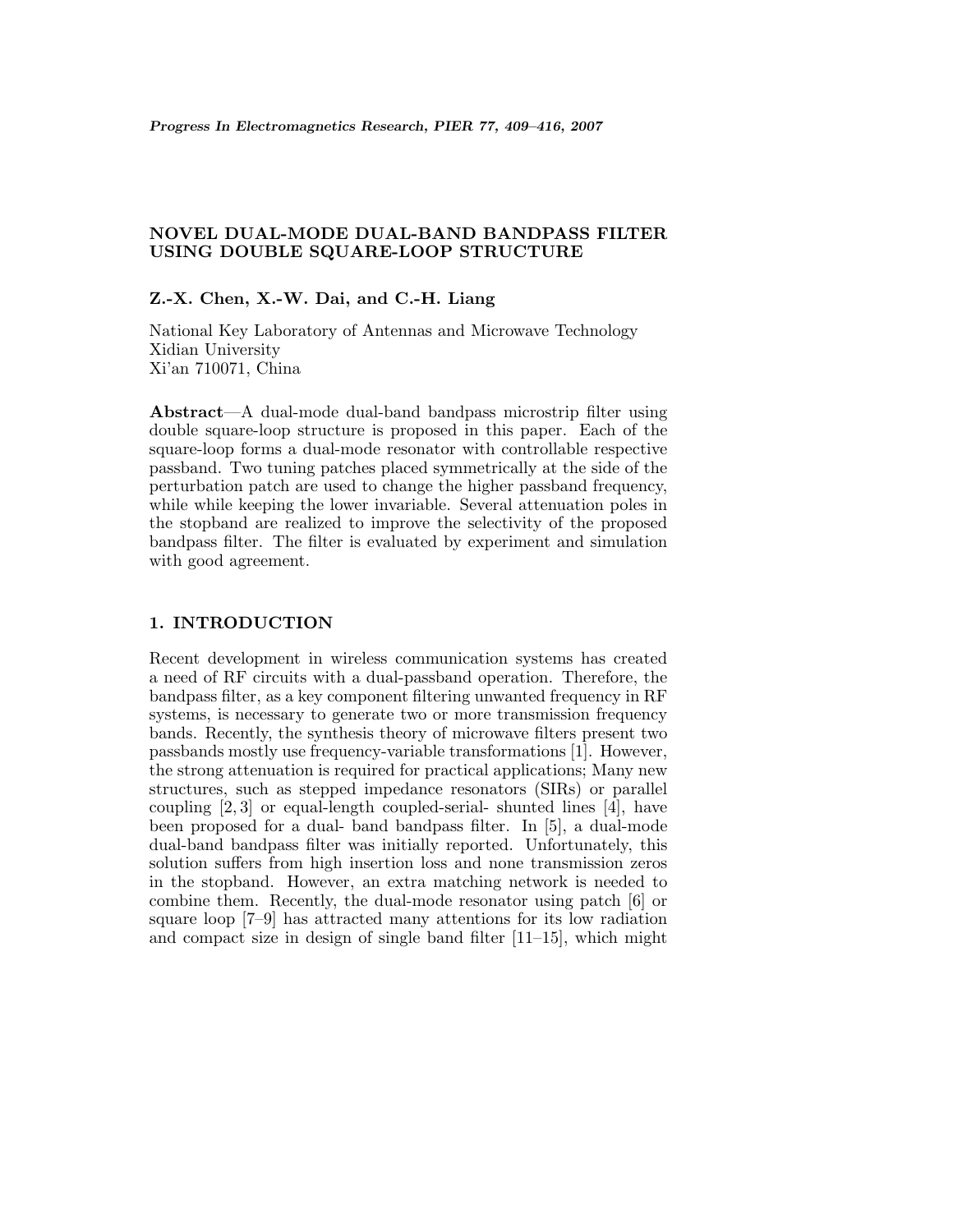become a candidate for dual-band bandpass filter design. A dualmode dual-band filter with stacked loop structure is proposed in [10]. However, the stacked loop structure may introduce higher cost and difficulty in fabrication.

In this paper, a dual-mode dual-band bandpass filter using double square-loop structure is presented. The filter provides two transmission bands,and each of them is realized using a dual-mode square-loop resonator. This structure can provide convenience to change the second passband frequency, while the first keeps same. At the same time, there is good isolation between the two passbands.



Figure 1. (a) Conventional dual-mode microstrip bandpass filters. (b) Proposed the structure of double square-loop.

## **2. DUAL-MODE SQUARE-LOOP RESONATORS**

Dual-mode microstrip bandpass filters have been investigated by many researchers for applications in both wired and wireless communication. These filters are based on a variety of symmetric dual-mode resonating structures. For dual-mode operation, a perturbation is introduced in the resonator in order to couple its two degenerate modes. Fig.  $1(a)$ shows the layout of conventional model of dual-mode square-loop bandpass filter [7,10] . The square loop consists of four identical arms in length. Different filter responses can be obtained with different positions and size of the perturbation, which is analyzed in detail in [6]. The fundamental resonance occurs when  $a \approx \lambda_g/4$ , where  $\lambda_g$  is the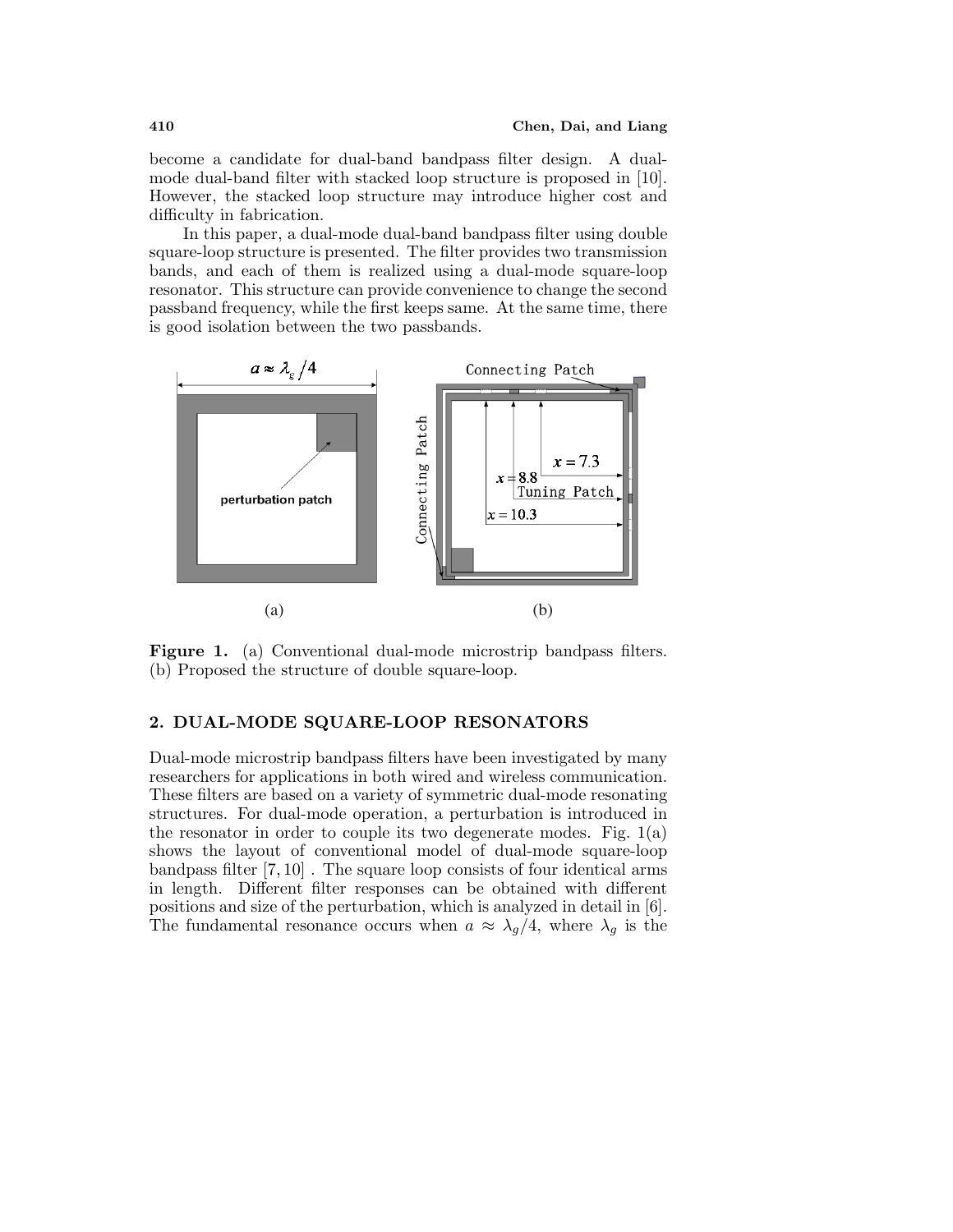#### **Progress In Electromagnetics Research, PIER 77, 2007 411**

guided wavelength.

$$
\lambda_g = \frac{c}{f\sqrt{\varepsilon_{eff}}}
$$
\n(1)

where c is the velocity of light in free space, and  $\varepsilon_{\text{eff}}$  is the effective dielectric constant of the substrate. According to  $(1)$ , for a fixed resonant frequency,  $a \approx \lambda_g/4$  is decreased to realize size reduction as  $\varepsilon_{eff}$  increased. Similarly, for a fixed  $\varepsilon_{eff}$ , the resonant frequency f is decreased as a increased.



**Figure 2.** Frequency responses of outer loop with and without inner loop.

Figure 1(b) shows the proposed double square-loop structure, where the outer and inner loops have different side-length. There are two different pass bands for the proposed structure. Two connecting patches at the diagonal corners are used to feed the inner loop,and the tuning patches are located at different positions to realize the control of the second passband. Given the side-length of the outer loop, the frequency responses of the square-loop model with and without inner loop were illustrated in Fig. 2, which shows the lower passband has a slight shift to higher frequency. The waveguide wavelength corresponding to the lower passband is

$$
\lambda_{g1} \approx 4a \tag{2}
$$

where  $\alpha$  is the side-length of the outer loop. The center frequency of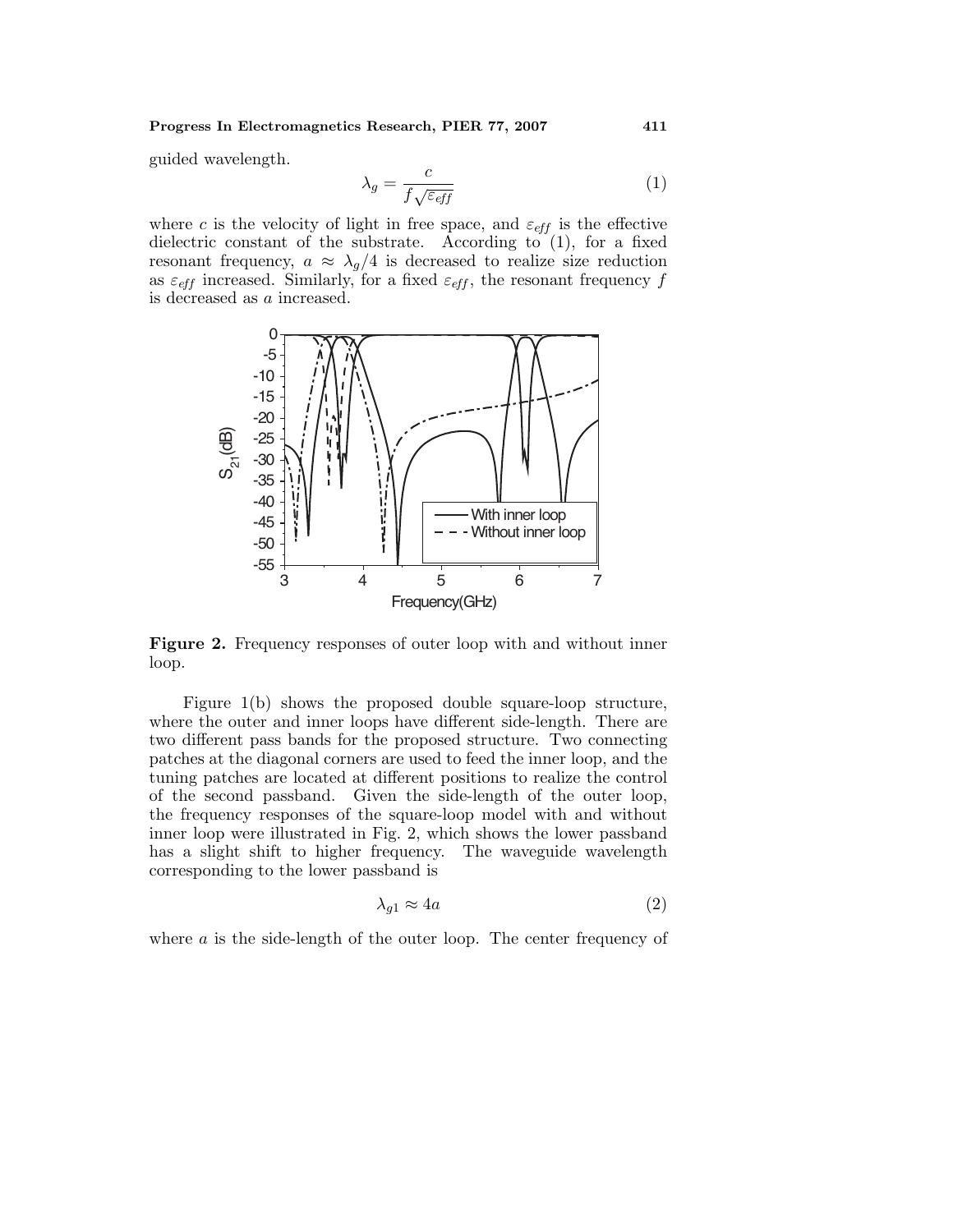the lower passband is related by submitting (2) in (1).

$$
f_{01} = \frac{c}{\lambda_{gl}\sqrt{\varepsilon_{eff}}} \approx \frac{c}{4a\sqrt{\varepsilon_{eff}}}
$$
(3)



**Figure 3.** Proposed dual-mode dual-band bandpass filter.

#### **3. PROPOSED BANDPASS FILTER DESIGN**

The structure of the proposed dual-mode dual-band bandpass filter is shown in Fig. 3, whose design parameters were determined as follows:  $a = 15$  mm,  $b = 14.2$  mm,  $q = 0.25$  mm,  $w_1 = 0.3$  mm,  $w_2 = 0.4$  mm,  $p = 0.5$  mm,  $w_3 = 0.3$  mm,  $d = 1.2$  mm,  $t = 13.6$  mm and  $w = 2.8$  mm is the width of  $50 \Omega$  microstrip feedline. The outer loop and inner loop provide two transmission paths for RF signal. Based on the discussion mentioned above, the proposed filter generates two separated passbands by using two square loops resonating different frequency, the outer loop for lower passband, and the inner loop for higher passband. Changing the place of tuning patches, we can control the location of higher passband. Due to the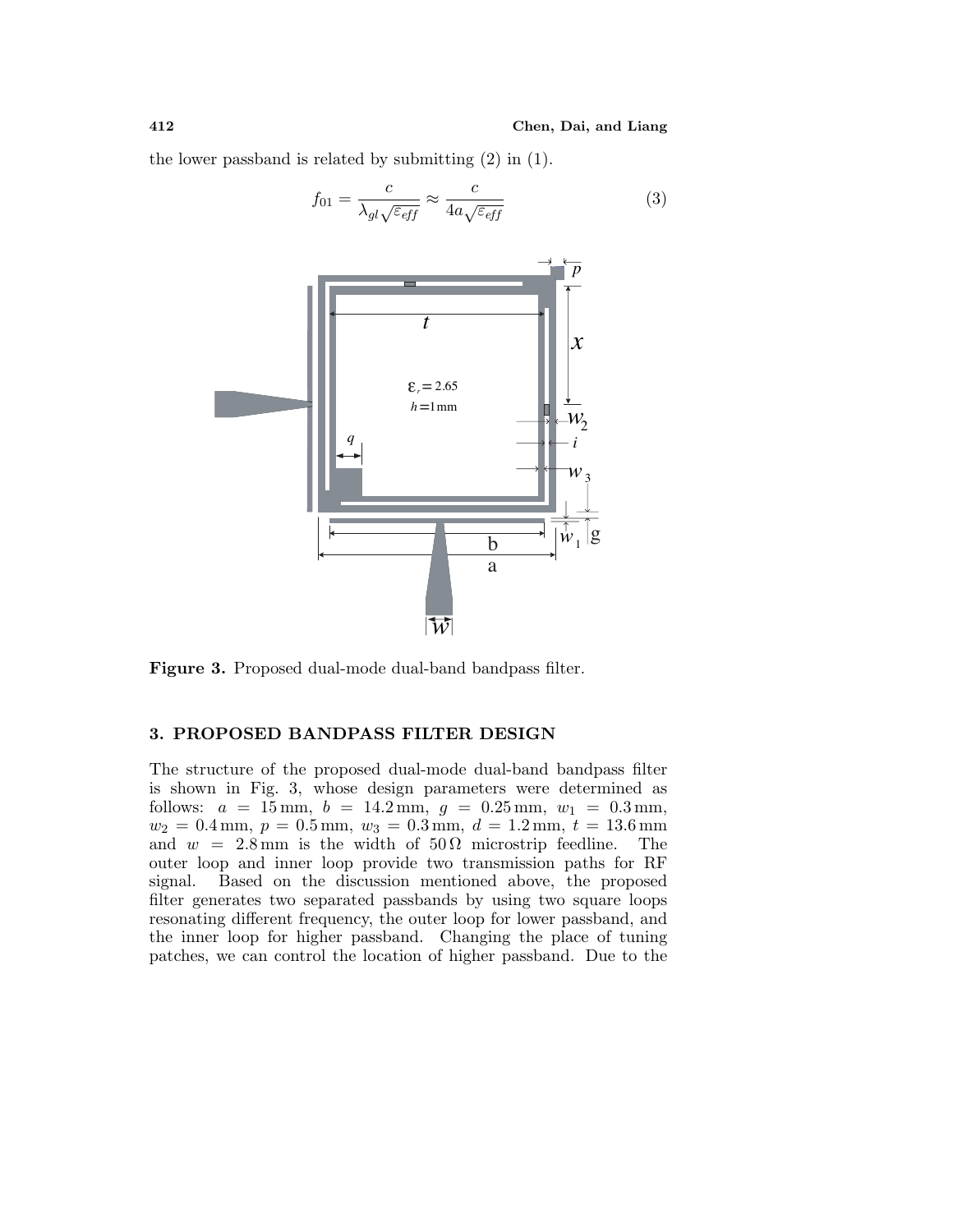tuning patches, the resonating length of inner loop can be changed. The simulation and experiment results disclose that the waveguide wavelength corresponding to the higher passband should satisfy the relation

$$
\lambda_{g2} \approx 4t - 2x \tag{4}
$$

where  $t$  is the side-length of the inner loop and  $x$  is distance between the tuning patch and the outer perturbation corner. Submit (4) in (1), the center frequency of the higher passband is deduced as

$$
f_{02} = \frac{c}{\lambda_{gh}\sqrt{\varepsilon_{eff}}} \approx \frac{c}{(4t - 2x)\sqrt{\varepsilon_{eff}}}
$$
(5)



**Figure 4.** Different frequency responses with variation of x.

Figure 4 shows the variation of the location of the higher passband frequency with the different  $x$ . The higher passband frequency is increased as  $x$  is enlarged, while the lower passband keeps the same. So the operating frequency of higher passband can be easily controlled. In addition, each dual-mode loop generates own passband and two attenuation poles at respective stopbands,which keeps good selectivity of the proposed filter. In order to reduce the coupling between the two perturbation patches and the mutual effects of the two passbands, the two patches are located at inner corner of the inner loop and outer corner of the outer loop, respectively. A demonstration filter is optimized and measured when  $x = 8.3$  mm. Good agreements between the simulation and measurement are achieved.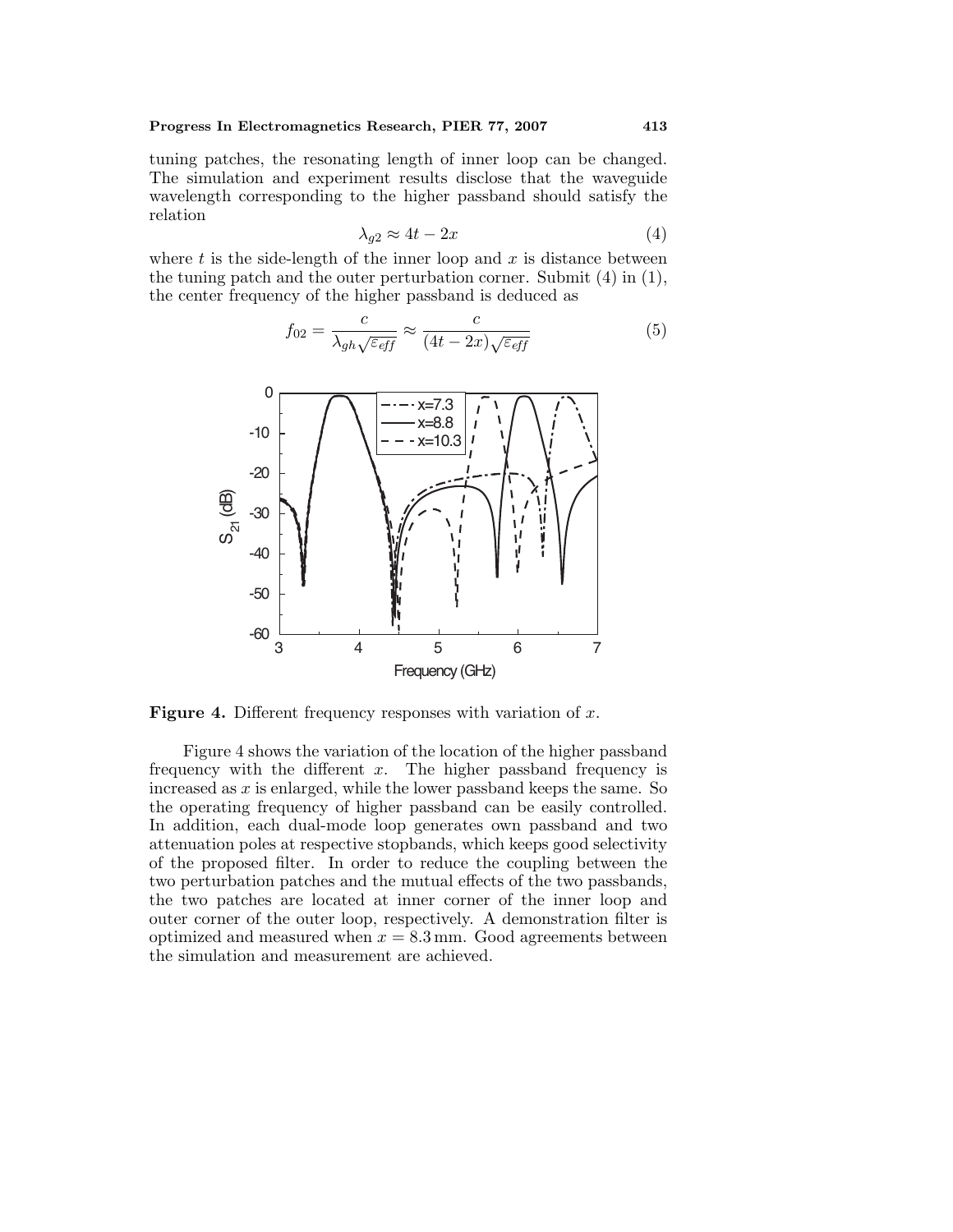## **4. SIMULATED AND MEASURED RESULTS**

The simulation and measurement are accomplished by using simulator IE3D V10 and Agilent 8719ES network analyzer. Fig. 5 shows the photograph of the fabricated dual-mode dual-band bandpass filter with  $x = 8.3$  mm in Fig. 3. The simulated and measured results are shown in Fig. 6. The two passbands centered at 3.74 GHz and 6.30 GHz, respectively. Four attenuation poles at 3.29, 4.44, 5.96



**Figure 5.** Photograph of the fabricated dual-mode dual-band filter.



**Figure 6.** Comparison of the simulated and measured results.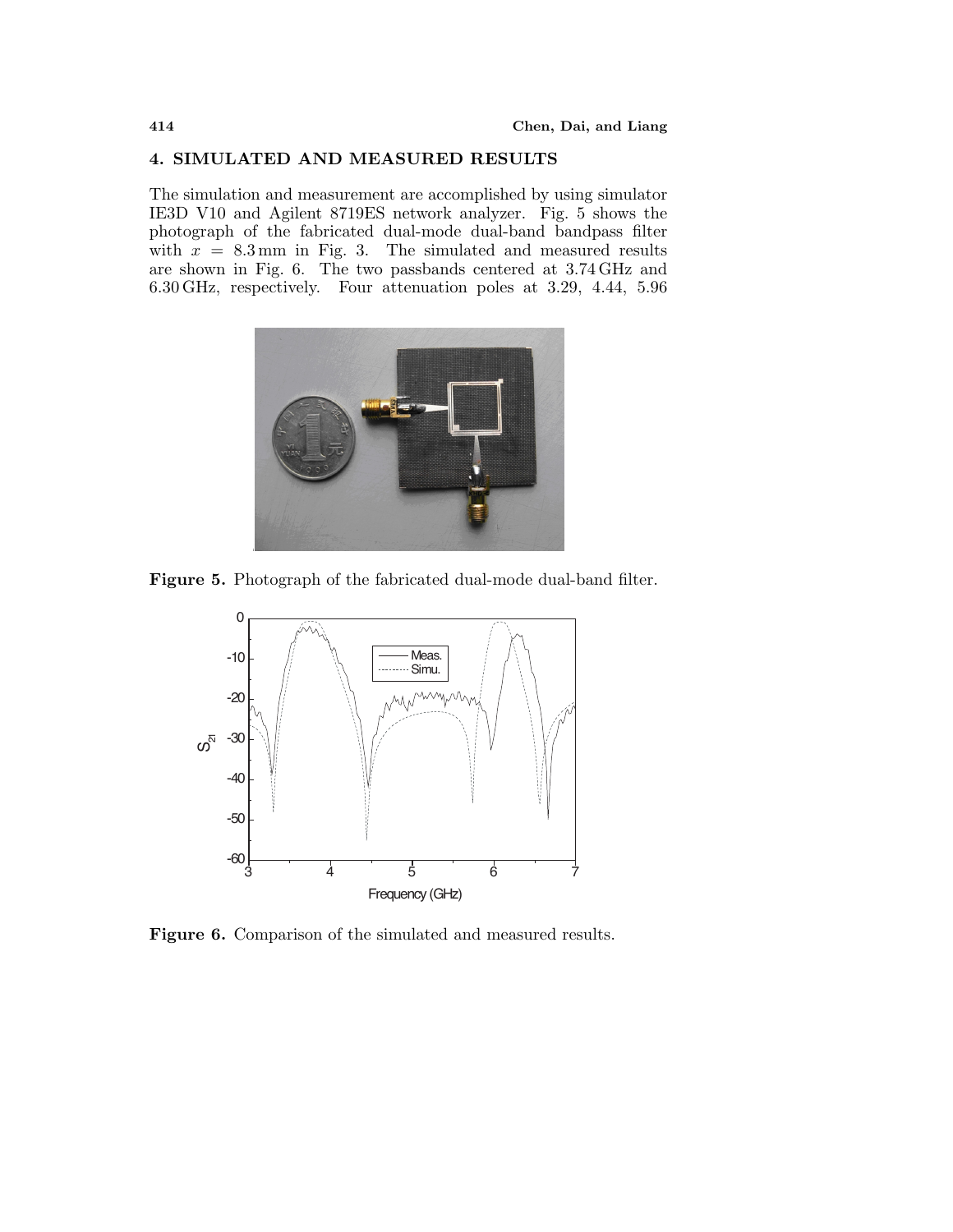and 6.66 GHz are realized, which can greatly improve the selectivity of the proposed dual-mode dual-band bandpass filter. The insertion loss in passband is mainly due to the conductor loss of the hairpin resonators. Compared with simulation results, the higher passband and attenuation poles slightly shift to the higher frequency due to the inaccuracy in fabrication and implementation.

## **5. CONCLUSION**

In this paper, a dual-mode dual-band bandpass filter using a double square-loop structure is presented. The two dual-mode loop resonators generate respective passbands, and it can easily change the higher bandpass frequency by changing the location of the tuning patch. Although the square-loop structure has been previously applied to filters, the double square-loop structure has not been investigated. Numerical simulations using IE3D show good agreements with experiments. It testified that the proposed microstrip filter can provide good selection and convenience of tuning the higher bandpass frequency. The tuning patch can provide convenience in filter designing and debugging. The good agreement between the simulated and measured results demonstrates our proposed structure.

## **ACKNOWLEDGMENT**

This work is supported by the National Natural Science Foundation of China (NSFC) under Contract No. 60501023.

## **REFERENCES**

- 1. Levy,R.,"Zolotarev functions,a new distribution prototype filter, and the design of mixed lumped/distributed components," IEEE G-MTT Microwave Int. Symp. Dig.,Vol. 70,71–75,1970.
- 2. Wang,J.,Y.-X. Guo,B.-Z. Wang,L. C. Ong,and S. Xiao, "High-selectivity dual-band stepped-impedance bandpass filter,"  $Electrons$  Letters, Vol. 42, No. 9, 538–540, April 2006.
- 3. Sun, S. and L. Zhu, "Novel design of dual-band microstrip bandpass filters with good in-between isolation," IEEE APMC 2005, Suozhou, 2005.
- 4. Tsai,L.-C. and C.-W. Hsue,"Dual-band bandpass filters using equallength coupled-serial-shunted lines and z-transform techniques," IEEE Trans. Microw. Theory Tech., Vol. 52, No. 4, 1111–1117,Apr. 2004.